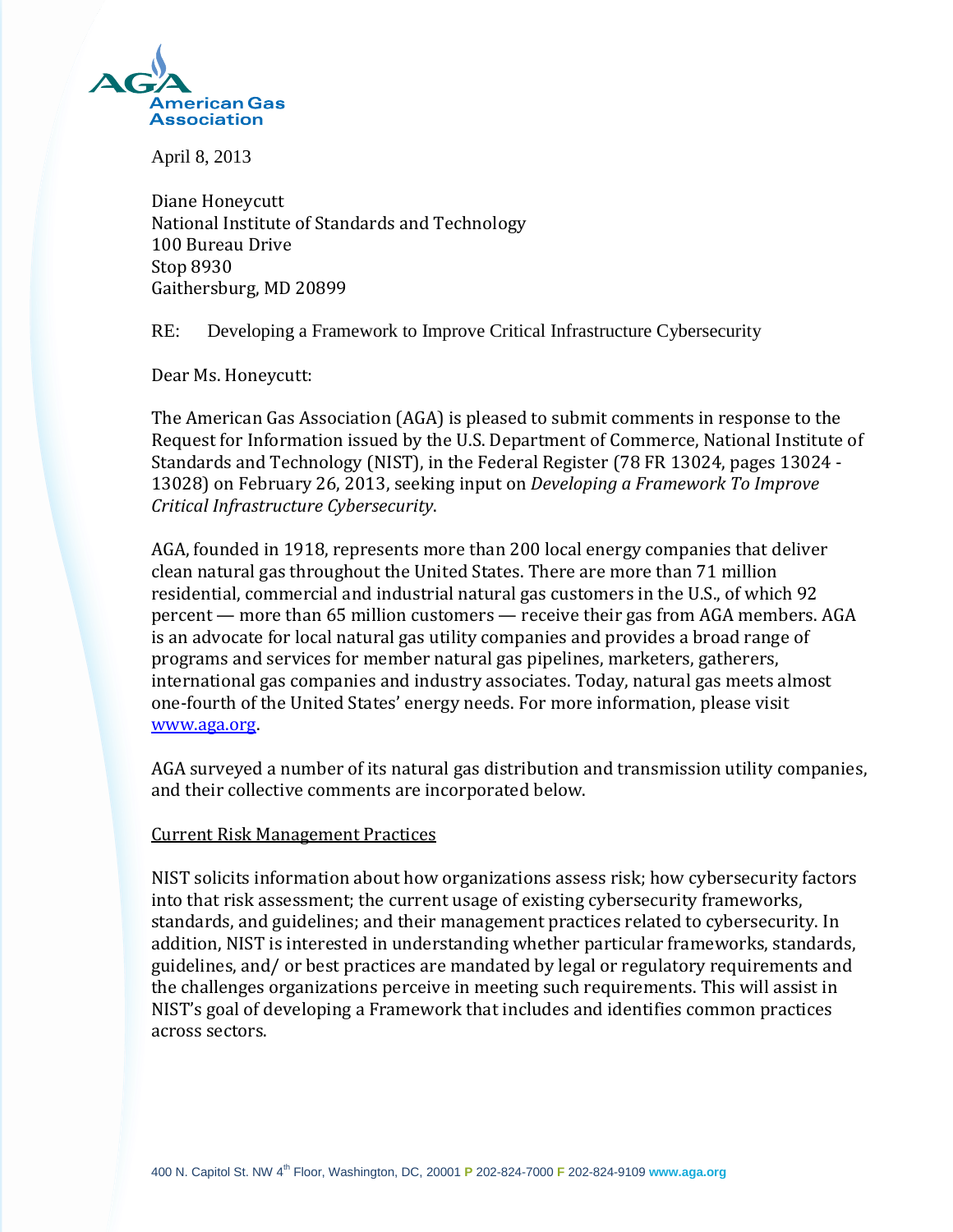1. What do organizations see as the greatest challenges in improving cybersecurity practices across critical infrastructure?

A survey of AGA members identified the following as what is currently seen to be the greatest challenges in further improving cybersecurity practices:

- Availability of specific, actionable and timely threat and attack information from government sources
- Availability of vulnerability information and indicators of compromise so mitigation measures can be implemented
- Lack of a common set of security practices that vendors and consultants adhere to when providing critical infrastructure products and services
- Lack of commerce controls for supply chain when procuring products and services from foreign countries
- Ability to use federal government agencies for background investigations of employees operating in sensitive roles
- Availability of a risk management and compliance framework that is based on risk outcomes versus compliance mandates and objectives
- Developing a framework that provides meaningful risk reduction without creating overly burdensome or unnecessary reporting and compliance efforts
- Development of a comprehensive framework applicable across a diverse set of critical infrastructures and assets
- Cybersecurity practices that become regulations and shift the focus from protection to compliance and demonstration of proof of compliance
- Lack of cybersecurity technology for proprietary assets
- Lack of available personnel with skill sets that include knowledge of utility operations and cybersecurity
- Ensuring that employees are trained and aware of the criticality of their role and responsibility in cybersecurity
- The variety of distinct cybersecurity requirements that federal or state regulatory bodies may require

2. What do organizations see as the greatest challenges in developing a cross-sector standards-based Framework for critical infrastructure?

The leading challenge observed by AGA member survey respondents is government's lack of recognition of the uniqueness of the various critical infrastructure sectors. Security measures deemed essential to one may not be essential to others, and the development of a framework applicable to a diverse set of assets must recognize that there should not be a universal level of protection for all assets. Further, prescriptive security controls at a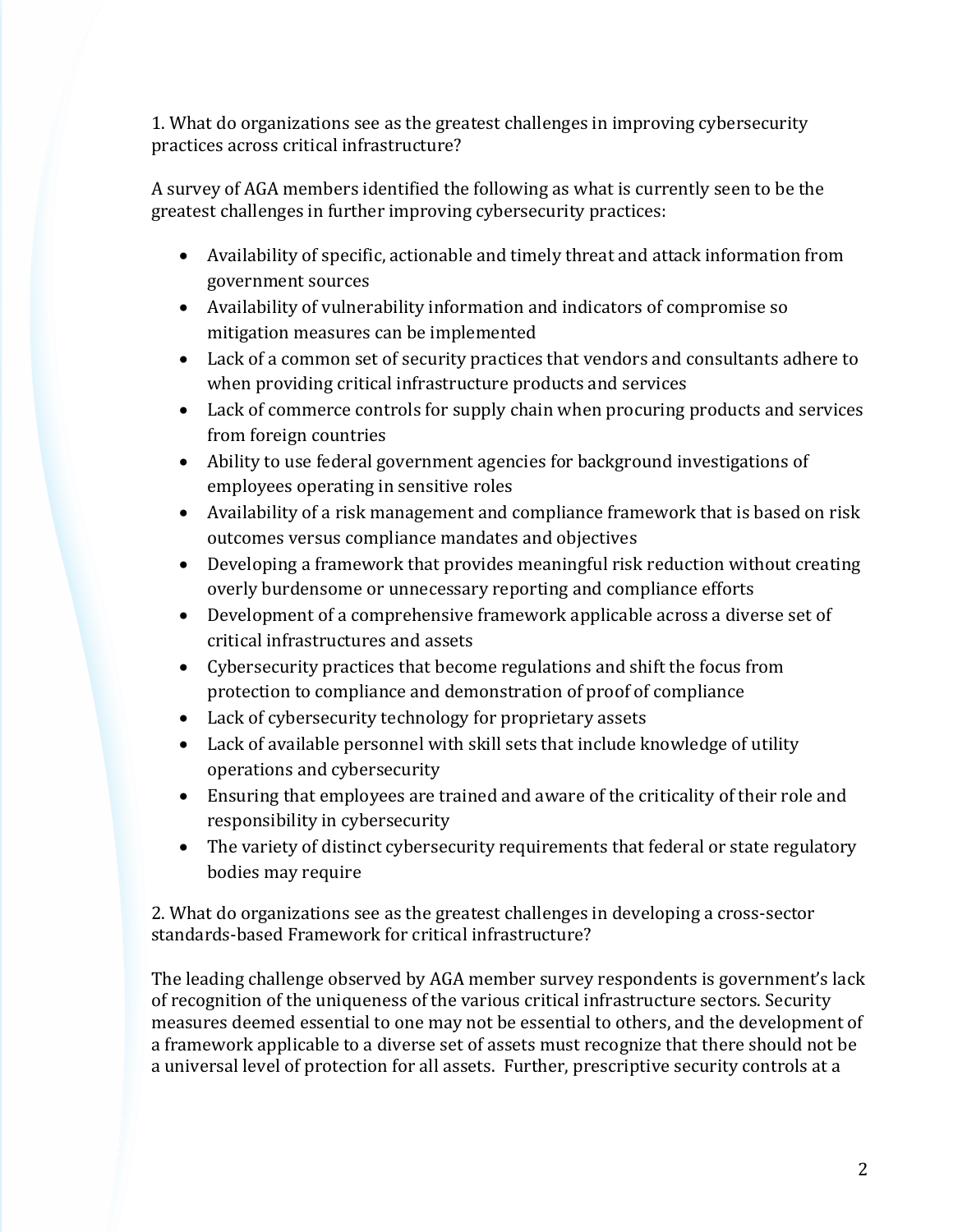low detailed level will result in standards that become outdated as threats and technologies rapidly evolve which may yield a less secure infrastructure. Coordinating across sectors will be a challenge, but we must be vigilant to put a framework in place that improves cybersecurity rather than just catering to the least common denominators.

3. Describe your organization's policies and procedures governing risk generally and cybersecurity risk specifically. How does senior management communicate and oversee these policies and procedures?

Cybersecurity risk has been identified as one of the highest priorities for AGA member companies. AGA member survey respondents rely on enterprise risk management (the methods and processes used by organizations to manage risks). Some employ the Committee of Sponsoring Organizations Internal Control – Integrated Framework. In most AGA member company survey respondents, cybersecurity risk is ultimately overseen by their respective senior executive leadership and Board of Directors. The enterprise risk management function is responsible for communicating corporate risk messaging across the organization. In addition to risk management, incident response is also a crucial element of cybersecurity incident management, which is integrated into company emergency operations plans.

In support of the natural gas distribution industry, AGA has several communications networks. The Natural Gas Security Committee, Cybersecurity Strategy Task Force, Cybersecurity Mailing List, and AGA website [\(www.aga.org\)](http://www.aga.org/) provide avenues for communication and information dissemination. When risk, threat and mitigation information is made available to AGA, it is shared broadly with our members.

4. Where do organizations locate their cybersecurity risk management program/office?

AGA member survey respondents locate cybersecurity risk in one of several corporate areas: the General Counsel's office, the Information Technology organization, and/or an Enterprise Risk Management group. Ultimately the cybersecurity function reports to senior executive management which reports to the chief executive officer and the Board of Directors.

5. How do organizations define and assess risk generally and cybersecurity risk specifically?

AGA member survey respondents evaluate risk based on loss and/or negative outcomes of financial and non-financial events. A risk is assessed based on measurement of the effectiveness of controls in place to manage that risk.

6. To what extent is cybersecurity risk incorporated into organizations' overarching enterprise risk management?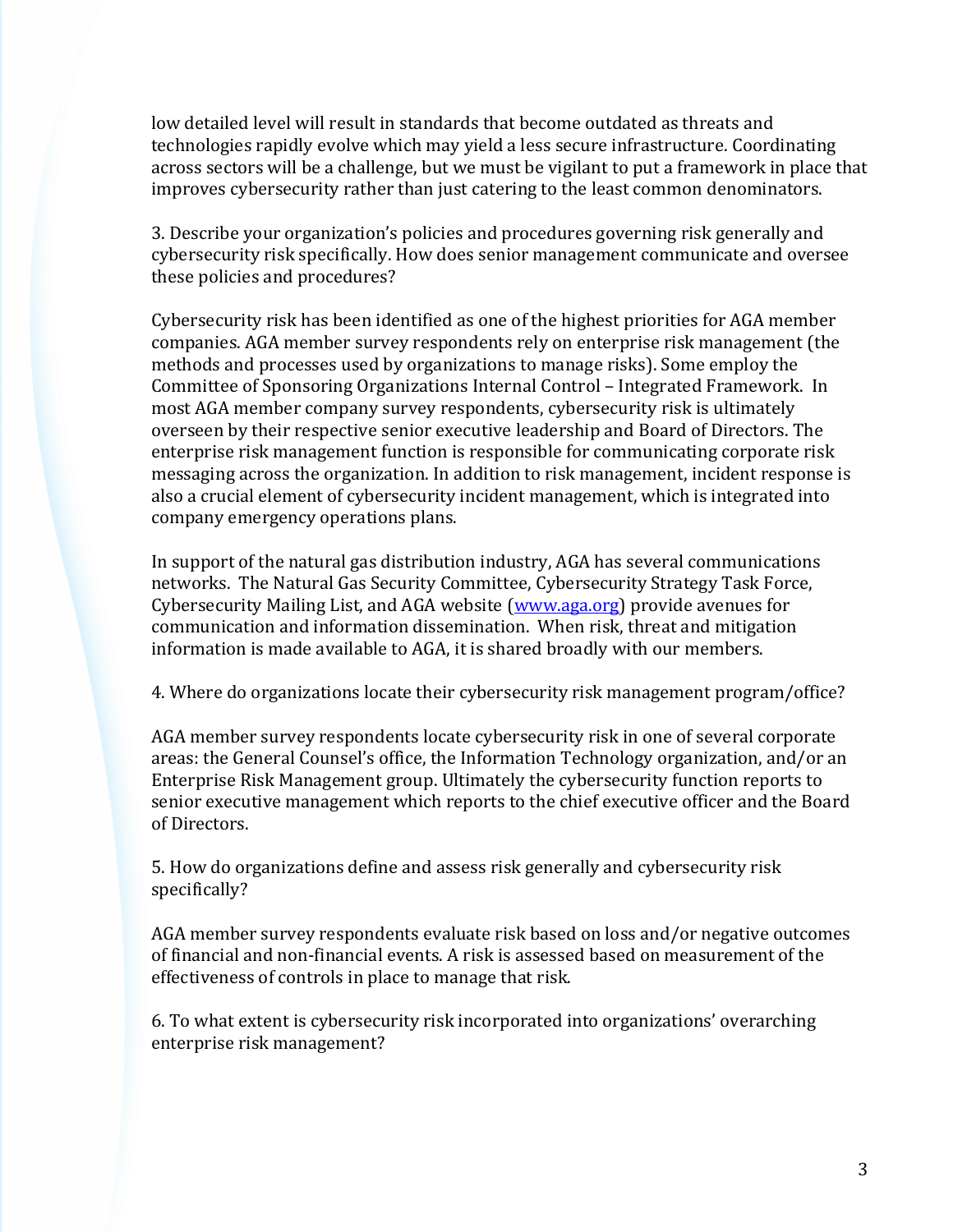AGA member survey respondents incorporate cybersecurity risk management into enterprise risk management and identify cybersecurity risk as one of the highest risks to the organization.

7. What standards, guidelines, best practices, and tools are organizations using to understand, measure, and manage risk at the management, operational, and technical levels?

AGA member survey respondents have adopted best practices such as defense in depth and use cybersecurity standards from industry, academia and government sources, such as TSA, DHS, NIST, SANS, AGA, and INGAA.

Below are specific titles related to cybersecurity. There are regulations, standards, guidelines, best practices and tools pertaining to the operations of natural gas utility companies that are not included in this list.

Interstate Natural Gas Association of America (INGAA), Control Systems Cyber Security Working Group, Control System Cyber Security Guidelines for the Natural Gas Pipeline Industry, January 31, 2011

American Gas Association (AGA) Report 12, Cryptographic Protection of SCADA Communications: Part 1: Background, Policies and Test Plan (AGA 12, Part 1), March 14, 2006

AGA and Interstate Natural Gas Association of America (INGAA), Security Practices Guidelines Natural Gas Industry Transmission and Distribution, May 2008

American National Standards Institute (ANSI)/International Society of Automation (ISA)- 95.00.01-2010, (IEC 62264-1 Mod) Enterprise-Control System Integration Part 1: Models and Terminology, approved May 13, 2010

ANSI/ISA-99.00.01-2007, Security for Industrial Automation and Control Systems: Part I: Terminology, Concepts, and Models, Oct. 2007

ANSI/ISA-99.02.01-2009, Security for Industrial Automation and Control Systems: Establishing an Industrial Automation and Control Systems Security Program, Jan. 13, 2009

International Organization for Standardization (ISO)/International Electrotechnical Commission (IEC), ISO/IEC 27001:2005, Information Technology — Security Techniques — Information Security Management Systems — Requirements

ISO/IEC 27002:2005, Information Technology—Security Techniques—Code of Practice for Information Security Management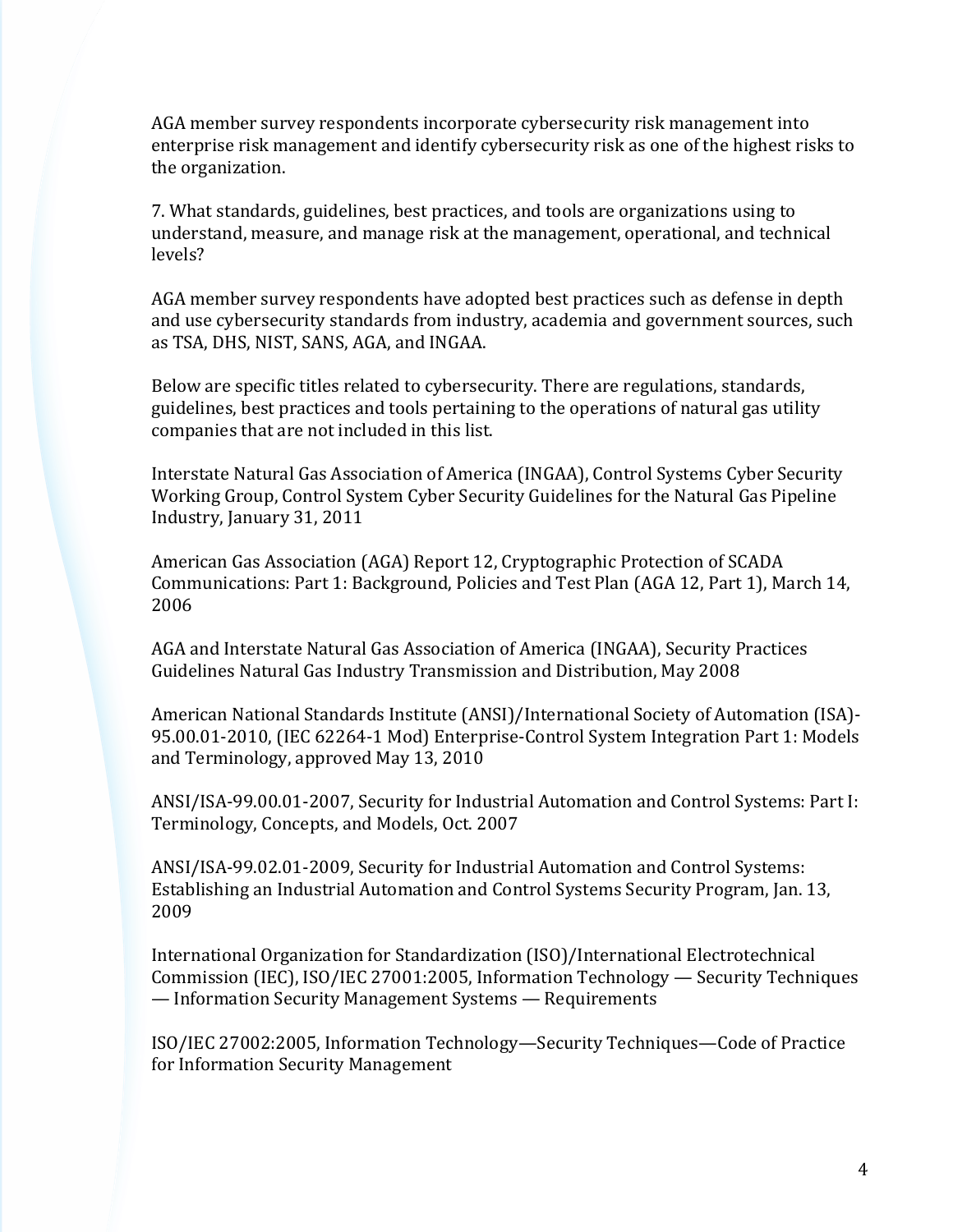Department of Homeland Security (DHS) Control Systems Security Program, Cyber Security Evaluation Tool (CSET)

DHS, National Cyber Security Division, Control Systems Security Program, Catalog of Control Systems Security: Recommendations for Standards Developers, April 2011

DHS, National Infrastructure Protection Plan: Partnering to Enhance Protection and Resiliency, 2009

DHS, Cyber Security Procurement Language for Control Systems, Sept. 2009

DHS Transportation Security Administration (TSA), Pipeline Security Guidelines, Dec. 2010

DOE/The President's Critical Infrastructure Protection Board, 21 Steps to Improve Cyber Security of SCADA Networks

National Institute of Standards and Technology (NIST), SP 800-16 Revision 1, Draft Information Security Training Requirements: A Role- and Performance-Based Model, Mar. 20, 2009

NIST, SP 800-36: Guide to Selecting Information Technology Security Products, Oct. 2003

NIST, SP 800-48 Rev 1: Guide to Securing Legacy IEEE 802.11 Wireless Networks, July 2008

NIST, SP 800-50: Building an Information Technology Security Awareness and Training Program, Oct. 2003

NIST, SP 800-52: Guidelines for the Selection and Use of Transport Layer Security (TLS) Implementations, June 2005

NIST, SP 800-53 Revision 3: Recommended Security Controls for Federal Information Systems and Organizations, August 2009

NIST, SP 800-53A Revision 1: Guide for Assessing the Security Controls in Federal Information Systems and Organizations, Building Effective Security Assessment Plans, July 2010

NIST, SP 800-61 Revision 1: Computer Security Incident Handling Guide, Mar. 2008

NIST, SP 800-63, Version 1.0.2: Electronic Authentication Guideline, April 2006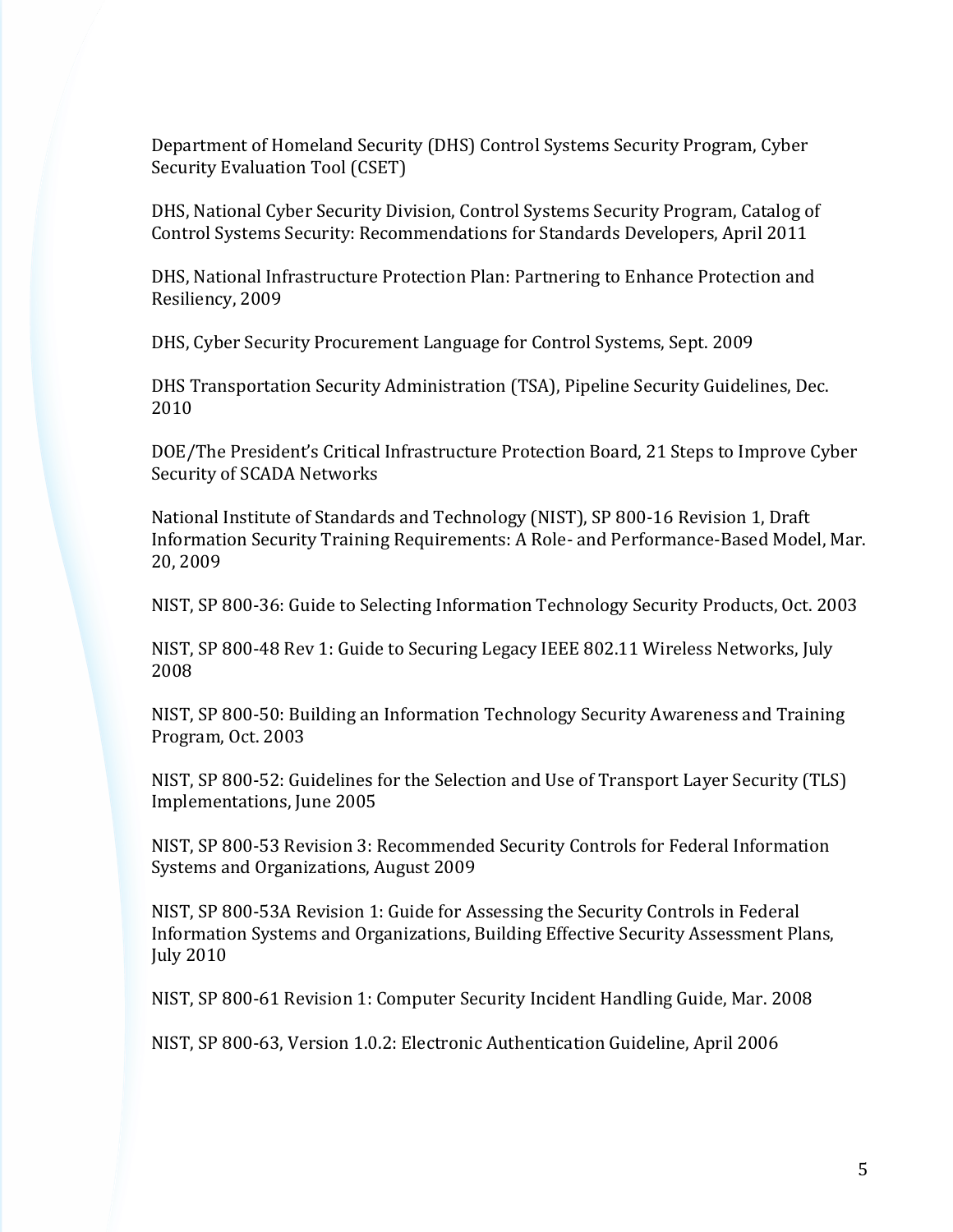NIST, SP 800-73-3: Interfaces for Personal Identity Verification, February 2010

NIST, SP 800-76-1: Biometric Data Specification for Personal Identity Verification, Jan. 2007

NIST, SP 800-82: Guide to Industrial Control Systems (ICS) Security, June 2011

NIST, SP 800-83: Guide to Malware Incident Prevention and Handling, Nov. 2005

NIST, SP 800-86: Guide to Integrating Forensic Techniques into Incident Response, Aug. 2006

NIST, SP800-97: Establishing Wireless Robust Security Networks: A Guide to IEEE 802.11i, Feb. 2007

The White House, The National Strategy to Secure Cyberspace, Feb. 2003

Consortium of Cybersecurity Action, Twenty Critical Security Controls, 2012

SANS Top 20 Critical Cybersecurity Controls, 2012

Other sources include ICS-CERT alerts and classified briefings from government agencies.

8. What are the current regulatory and regulatory reporting requirements in the United States (e.g. local, state, national, and other) for organizations relating to cybersecurity?

We know of no direct federal cybersecurity regulatory reporting requirements for natural gas utility operations. TSA has primary authority over pipeline physical security and cybersecurity. It has instituted voluntary cybersecurity standards and works cooperatively with industry on cyber threats. Many AGA member survey respondents voluntarily report cybersecurity threat and attack information to ICS-CERT. Certain states have cybersecurity regulatory reporting requirements for state regulated natural gas utilities.

9. What organizational critical assets are interdependent upon other critical physical and information infrastructures, including telecommunications, energy, financial services, water, and transportation sectors?

Natural gas utilities depend on transmission pipelines to deliver this fuel. This transportation process requires electricity and water for operating various components of compressor stations. Further, power generation for downstream electricity can depend on natural gas. All these functions depend on telecommunications for monitoring, information technology for remote operation and financial services for billing.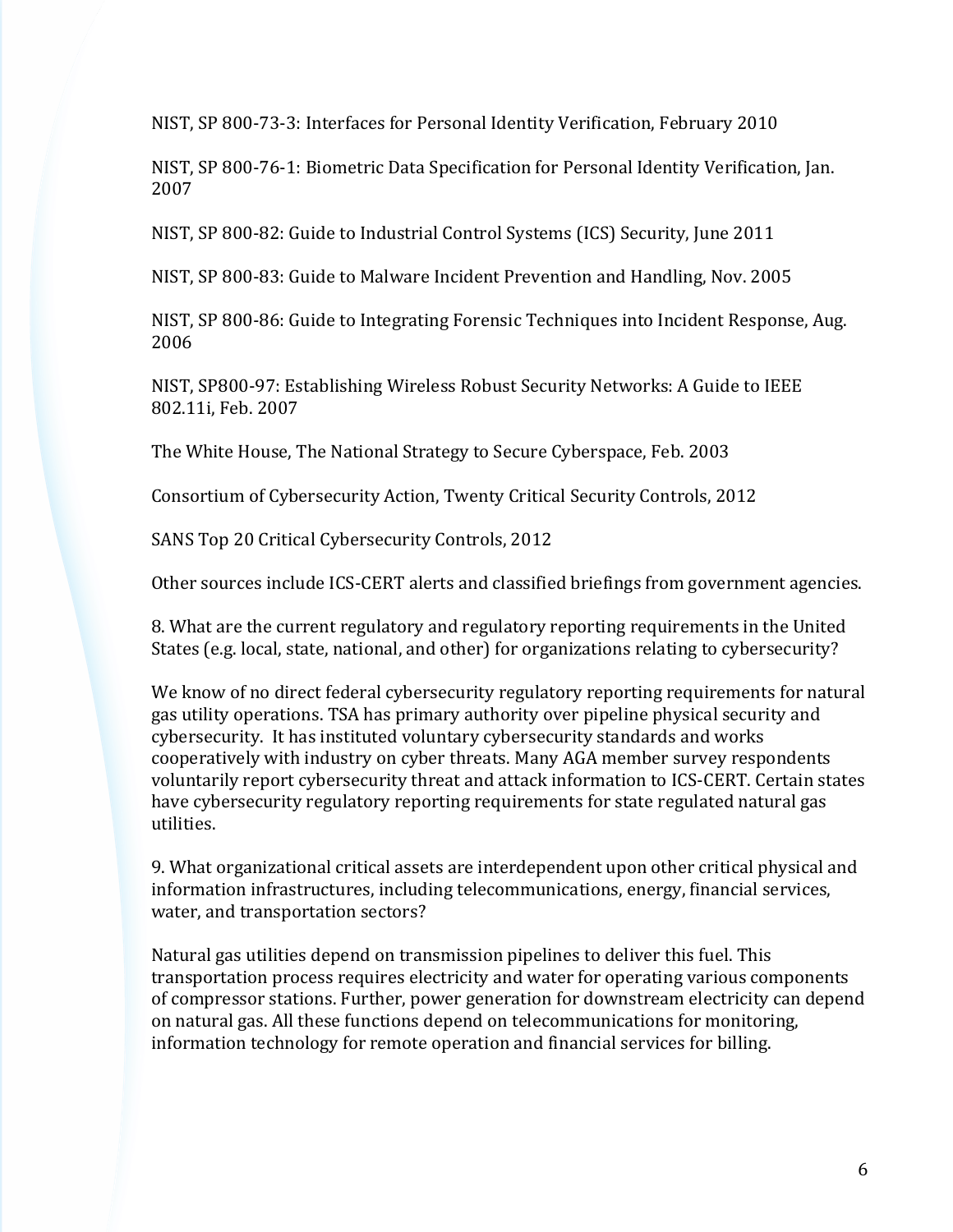10. What performance goals do organizations adopt to ensure their ability to provide essential services while managing cybersecurity risk?

Many AGA member survey respondents have corporate goals which start at the organizational level with defining a corporate strategy that leads to goals and objectives. Performance goals (including safety and reliability) are developed at a strategic level and propagated down to the operational and individual contributor level. For some AGA member survey respondents, additional performance-based goals are provided by public utility commissions. Performance goals could be based on preparations/exercises (before the event) versus restoration (after the event). Performance-based risk management goals are often tied to reliability of service, safety, and cost to the end consumer.

11. If your organization is required to report to more than one regulatory body, what information does your organization report and what has been your organization's reporting experience?

AGA member survey respondents report criminal cybersecurity incidents to state and/or federal authorities as may be required. When required, threats and vulnerabilities that may potentially lead to exposure of critical infrastructure systems and infrastructure are reported to state or federal law enforcement authorities. The data reported can be detailed vulnerability, threat and/or exploit information. Additionally, appropriate records of a potential or successful intrusion or incident can also be reported. Natural gas utilities diversified in electric, nuclear and/or dam operations must report to NERC, NRC and state dam offices. Coastal-based utilities report to USCG. Utilities that have chemical storage, such as liquefied natural gas, report to the Infrastructure Security Compliance Division. And pipelines report to DHS and TSA. Owner/operators of natural gas distribution companies tend to report cyber incidences to the DHS ICS-CERT, which does not serve a regulatory function and has developed a trusted relationship with the owner/operator to achieve a single common objective – incident mitigation.

12. What role(s) do or should national/international standards and organizations that develop national/ international standards play in critical infrastructure cybersecurity conformity assessment?

National and international standards and organizations that develop standards can play an important role by helping align and consolidate the multitude of existing and developing cybersecurity standards and regulatory requirements. Foreign and international laws should stipulate ownership and authority over enforcement actions, legal action, recourse, etc. Many of the attempted or successful breaches on US based systems originate from foreign countries where no current legal recourse exists, leaving organizations vulnerable to long-term exposure. Additionally, those standards should establish appropriate reporting requirements and procedures for information sharing as well as incident handling.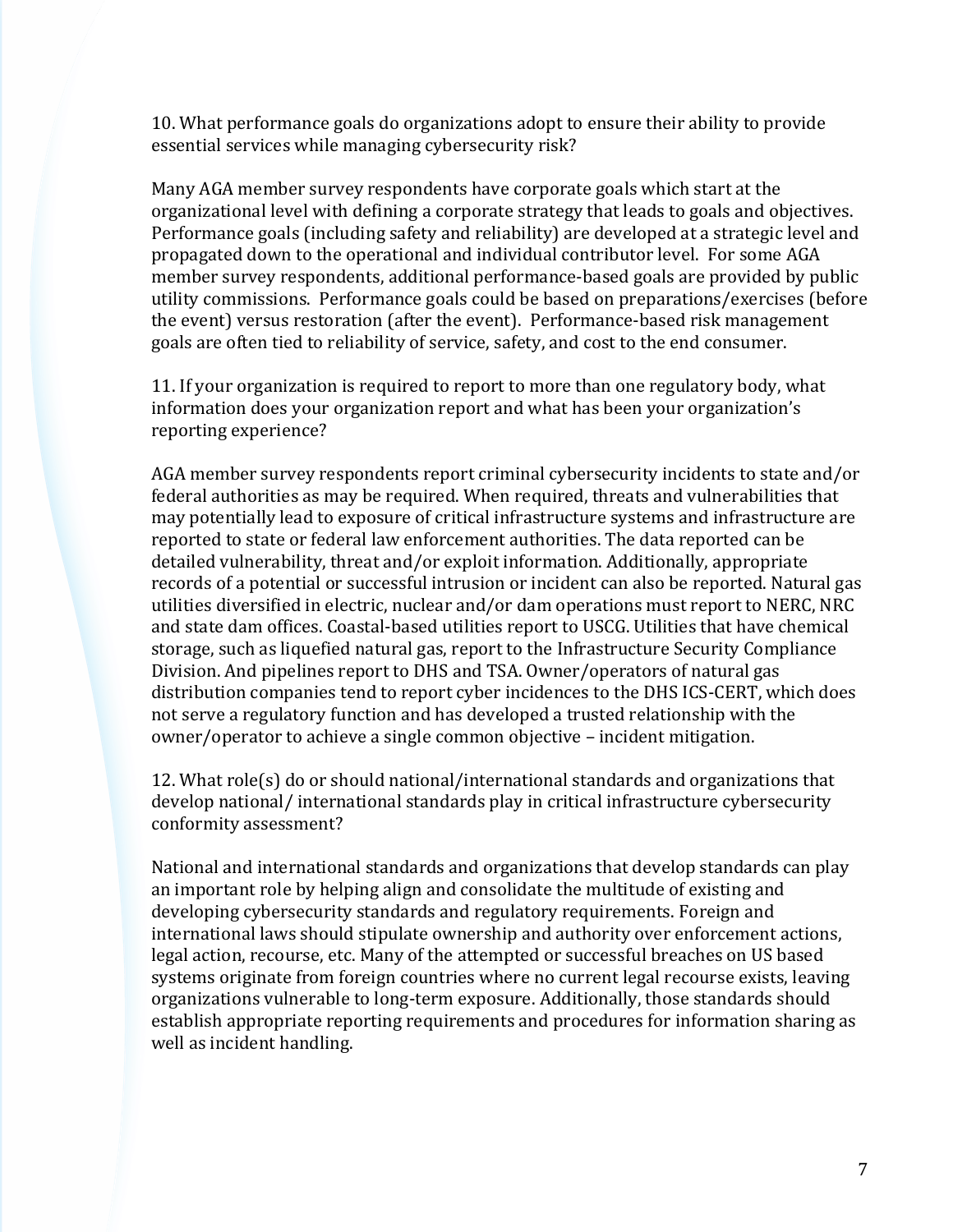Use of Frameworks, Standards, Guidelines, and Best Practices As set forth in the Executive Order.

The Framework will consist of standards, guidelines, and/or best practices that promote the protection of information and information systems supporting organizational missions and business functions.

NIST seeks comments on the applicability of existing publications to address cybersecurity needs, including, but not limited to the documents developed by: international standards organizations; U.S. Government Agencies and organizations; State regulators or Public Utility Commissions; Industry and industry associations; other Governments, and non-profits and other non-government organizations. NIST is seeking information on the current usage of these existing approaches throughout industry, the robustness and applicability of these frameworks and standards, and what would encourage their increased usage.

Please provide information related to the following:

1. What additional approaches already exist?

AGA has encouraged its members to utilize the TSA Pipeline Security Guidelines as appropriate, ICS-CERT guidance material, and cybersecurity guidelines developed by trade associations.

2. Which of these approaches apply across sectors?

ICS-CERT alerts and best practices and NIST standards apply across sectors.

3. Which organizations use these approaches?

AGA member survey respondents use a combination of the TSA Pipeline Security Guidelines, the INGAA Control System Cyber Security Guidelines for the Natural Gas Pipeline Industry, ICS-CERT alerts and best practices, other industry-developed guidelines, and NIST standards.

4. What, if any, are the limitations of using such approaches?

Some of these approaches focus on compliance objectives as opposed to risk outcomes. In addition, not all approaches are cost effective to all sectors or appropriate for all operators given the uniqueness of each company's operating system.

5. What, if any, modifications could make these approaches more useful?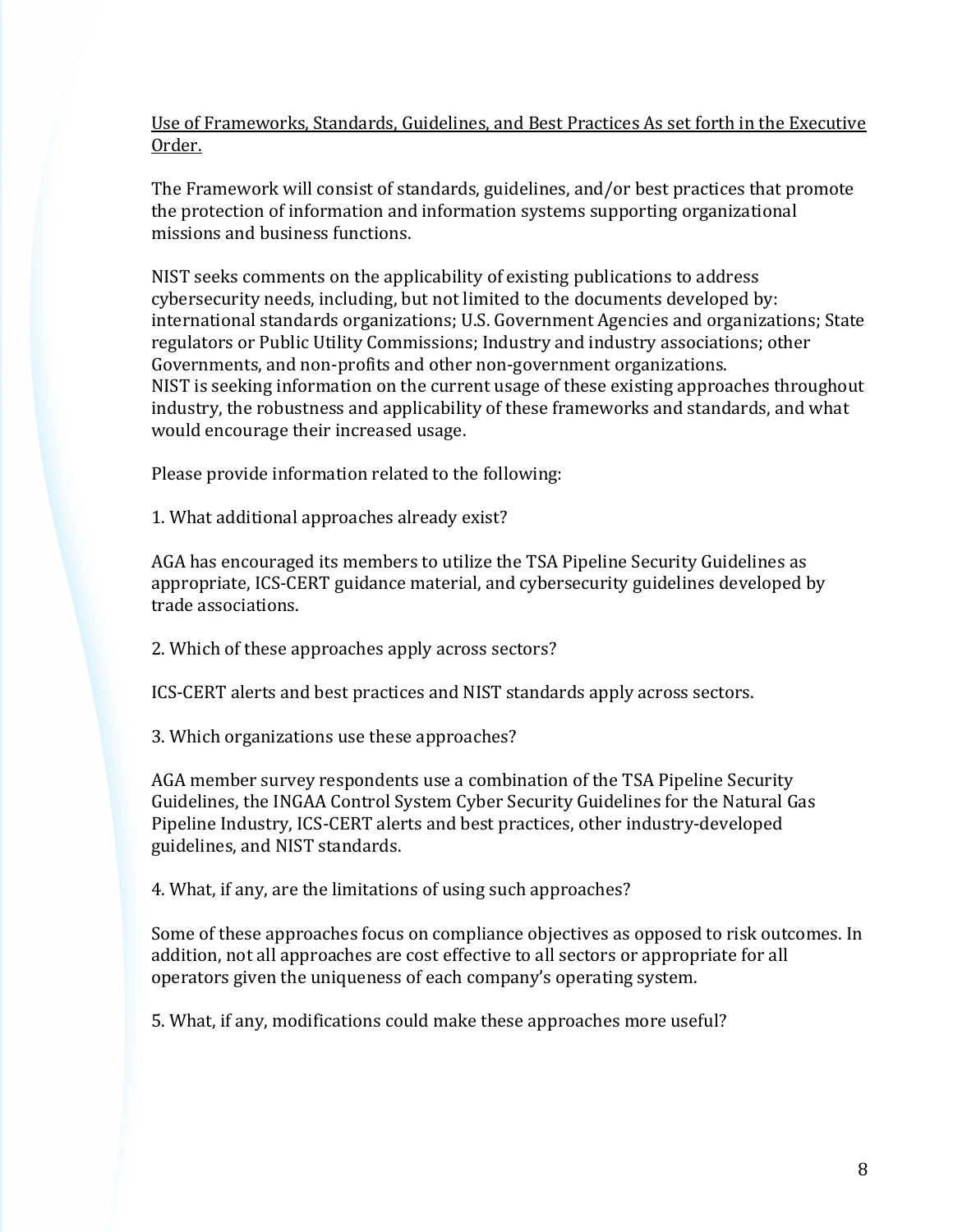Stronger documentation of the available approaches would be helpful and would provide more flexibility for an organization to determine the most effective treatment of risk through a variety of possible controls. Owner/operators should be granted the flexibility to make the most prudent use of controls based on a high-level framework.

6. How do these approaches take into account sector-specific needs?

An appropriate Risk Management framework considers that risk areas are multidimensional and provides an appropriate construct for organizations to make risk mitigation decisions by applying the appropriate process and technology controls. This model provides the flexibility and scalability to be adaptable to any risk situation.

7. When using an existing framework, should there be a related sector-specific standards development process or voluntary program?

Standards development for use of existing frameworks should take into account sector specific issues and the diversity that can exist within a sector and remain voluntary to ensure asset owners are able to adapt existing robust cybersecurity programs to ensure reliable, safe and cost effective services.

8. What can the role of sector-specific agencies and related sector coordinating councils be in developing and promoting the use of these approaches?

The sector-specific agencies and related sector coordinating councils encourage companies to implement these approaches and best practices by fostering an information exchange and sharing environment. In addition, industry associations such as AGA promote collaboration among natural gas and other energy sector entities.

9. What other outreach efforts would be helpful?

Education, training and awareness in the form of workshops, webinars and tutorials are outreach efforts that would be helpful.

## Specific Industry Practices

In addition to the approaches above, NIST is interested in identifying core practices that are broadly applicable across sectors and throughout industry.

NIST is interested in information on the adoption of the following practices as they pertain to critical infrastructure components:

- Separation of business from operational systems;
- Use of encryption and key management;
- Identification and authorization of users accessing systems;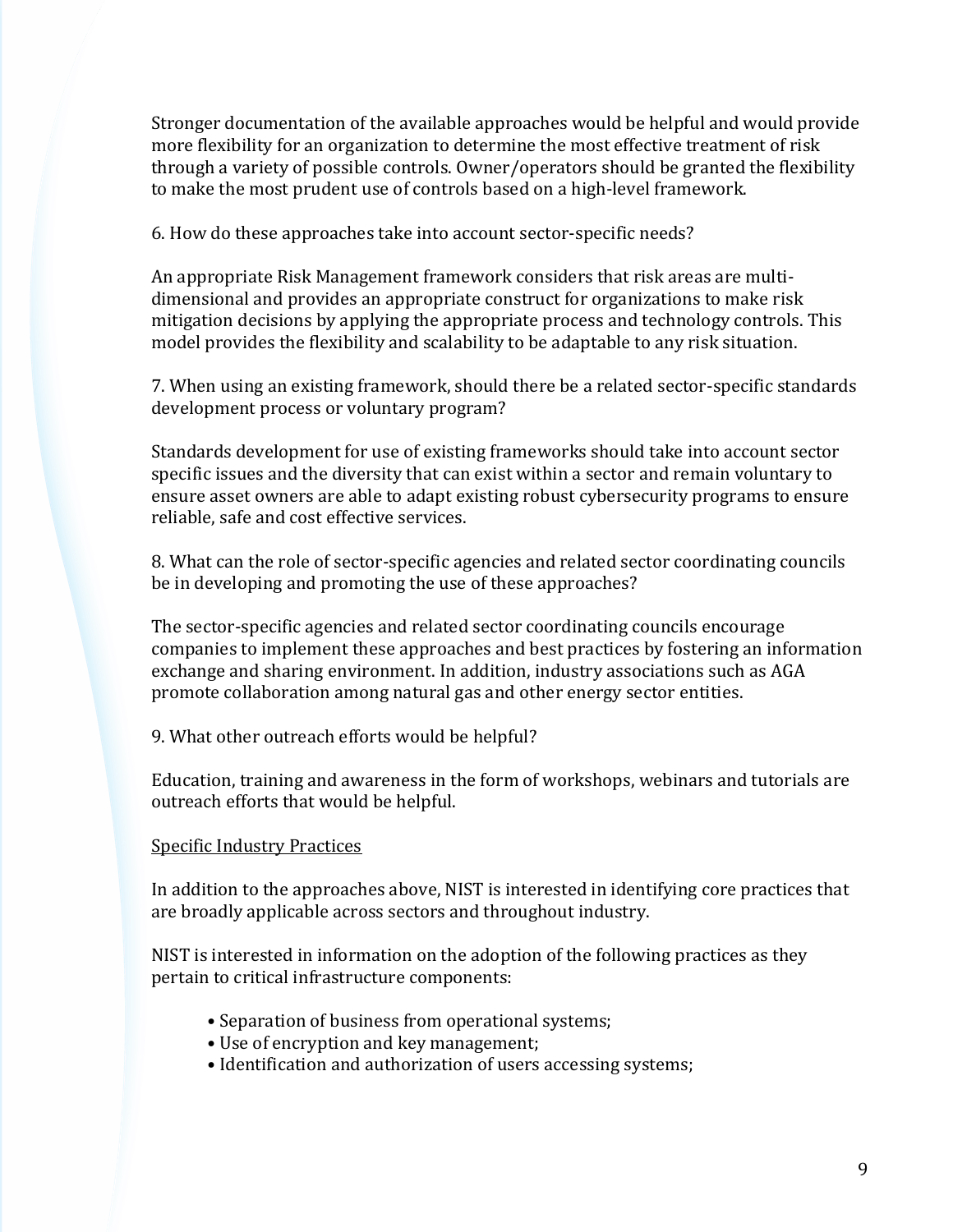- Asset identification and management;
- Monitoring and incident detection tools and capabilities;
- Incident handling policies and procedures;
- Mission/system resiliency practices;
- Security engineering practices;
- Privacy and civil liberties protection.

1. Are these practices widely used throughout critical infrastructure and industry?

These practices are mature and incorporated in documents such as TSA's Pipeline Security Guidelines and INGAA's Cybersecurity guidelines which are used by many AGA member survey respondents. The core practices identified by NIST are not unique to critical infrastructure. Enterprise Risk Management includes the following processes at a minimum that are common across many industries: Strategic Planning, Capital Planning, Project Planning, Development, Integration, Monitoring and Incident Response.

2. How do these practices relate to existing international standards and practices?

The core practices relate to existing international standards and practices in that they are applicable broadly to all industries.

3. Which of these practices do commenters see as being the most critical for the secure operation of critical infrastructure?

Practices that AGA member survey respondents identified as especially critical would be: Separation of business from operational systems; Identification and authorization of users accessing systems; Monitoring and incident detection tools and capabilities; and Incident handling policies and procedures. All of these practices should be applied using a risk-based approach.

4. Are some of these practices not applicable for business or mission needs within particular sectors?

At a high-level, the guidance and practices may be applied cross-sector. Organizations that operate critical assets should evaluate these practices using a risk-based approach to determine if the practice is applicable or not. Applicability of these practices may vary across organizations in a specific sector based on risk factors.

5. Which of these practices pose the most significant implementation challenge?

The challenges to implement these practices will vary across an organization in a given sector based on the current technology deployed, resource constraints and the regulatory requirements of a given organization. Specific to natural gas utilities, commonly used equipment in some natural gas industrial control system environments often do not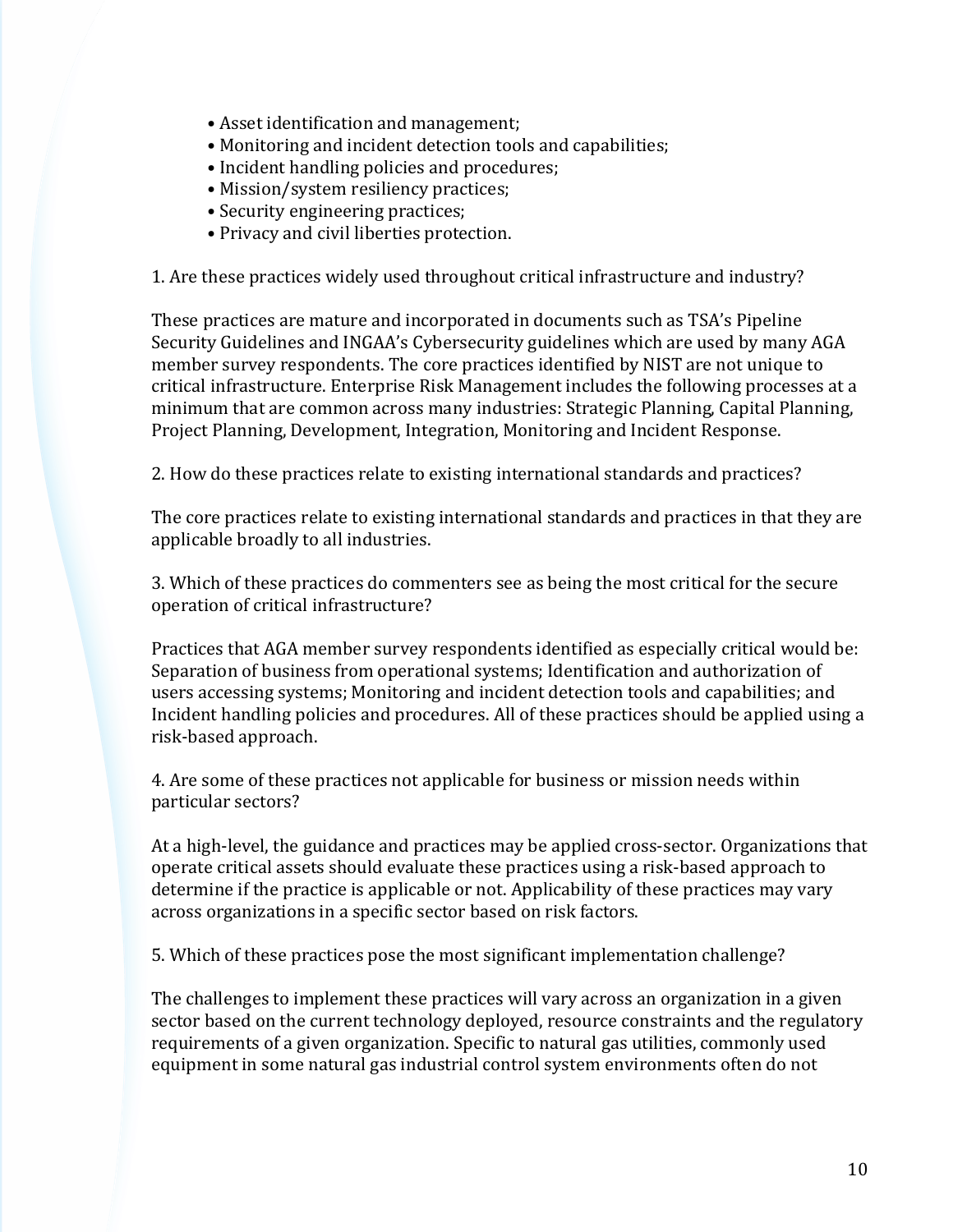support centralized authentication and access controls that are consistent with current technology standards.

6. How are standards or guidelines utilized by organizations in the implementation of these practices?

Standards and guidelines are used to define how a given practice is applied to varying technology throughout an organization. Standards and guidelines also define the appropriate implementation and testing procedures to ensure controls are operating effectively.

7. Do organizations have a methodology in place for the proper allocation of business resources to invest in, create, and maintain IT standards?

AGA member survey respondents have cybersecurity programs at varying degrees of maturity. Some have conducted risk assessment programs and have an advanced understanding of their risks and vulnerabilities, while other utilities are in the preliminary stages. The majority of publicly traded utilities are in the former group.

8. Do organizations have a formal escalation process to address cybersecurity risks that suddenly increase in severity?

Yes, AGA member survey respondents have incident response programs to address and escalate threats and actual incidents. Internal monitoring and alerts received from ICS-CERT or from classified briefings can put the escalation process in motion.

9. What risks to privacy and civil liberties do commenters perceive in the application of these practices?

Almost all states have existing privacy and civil liberties laws that provide coverage for personally identifiable information that may be affected by these practices.

10. What are the international implications of this Framework on your global business or in policymaking in other countries?

Most AGA member survey respondents are domestic natural gas utilities without international operations. If the Framework is appropriately designed, AGA members who have international operations do not see any international implications on global business or policy making.

11. How should any risks to privacy and civil liberties be managed?